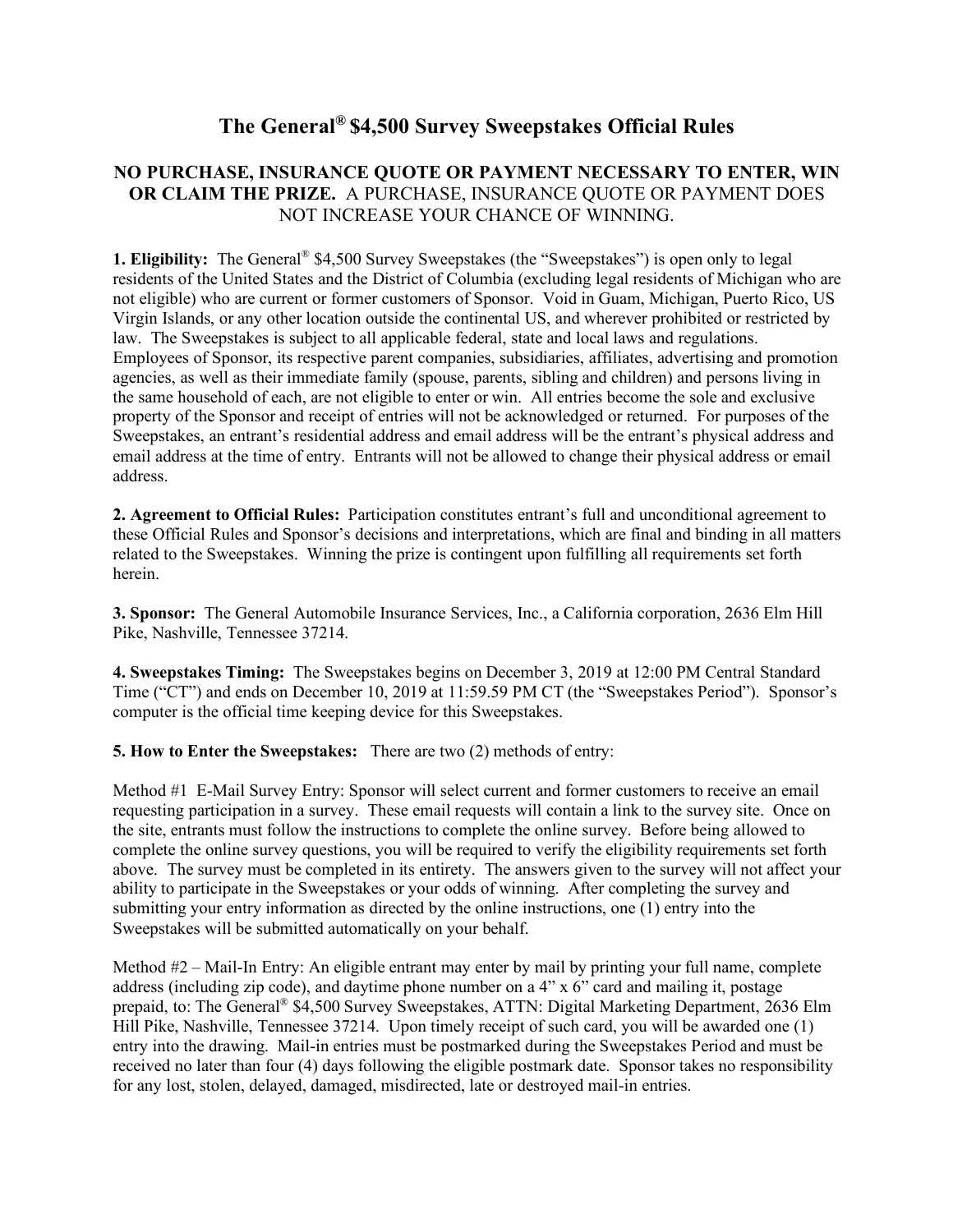## **Limit: One (1) entry per person during the Sweepstakes Period by all methods.**

Any attempted form of participation in this Sweepstakes other than as in these Official Rules is void. Multiple participants are not permitted to share the same email address. Any attempt by any participant to obtain more than the stated number of entries by using multiple/different email addresses, phone numbers, addresses, identities, IP addresses, use of proxy servers, registrations and logins, or any other methods will void that participant's entries and that participant will be disqualified. Use of any programmed, automated system, third party or like methods to participate is prohibited and will result in disqualification. Sponsor is not responsible for lost, late, incomplete, invalid, unintelligible or misdirected registrations, which will be disqualified. In the event of a dispute as to any registration, the authorized account holder of the email address used to register will be deemed to be the entrant. The "authorized account holder" is the natural person assigned an email address by an Internet access provider, online service provider or other organization responsible for assigning email addresses for the domain associated with the submitted address. Potential winners may be required to show proof of being the authorized account holder.

**6. Winner Selection:** Sponsor will randomly select one (1) potential winner for the prize from among all eligible entries received during the Sweepstakes Period on Monday, January 6, 2020.

POTENTIAL WINNERS ARE SUBJECT TO VERIFICATION OF THE ENTRANTS' ELIGIBILITY AND COMPLIANCE WITH THESE OFFICIAL RULES AS DETERMINED BY SPONSOR IN ITS SOLE AND ABSOLUTE DISCRETION. ALL DECISIONS BY SPONSOR ARE FINAL AND BINDING IN ALL MATTERS RELATED TO THE SWEEPSTAKES.

**7. Prize, Approximate Retail Value ("ARV"), and Odds of Winning:** The prize is a \$4,500 check. ARV is \$4,500 USD. All federal, state, and local taxes on the ARV are the responsibility of the winner, and may be subject to applicable withholding.

**Odds of Winning:** The odds of winning the prize depends on the number of eligible Sweepstakes entries received during the Sweepstakes Period.

**8. Verification of Potential Winners:** Each potential winner will be contacted via email, or at Sponsor's discretion, via telephone or US mail using the registration information provided at the time of entry after the random drawing. Before being the prize winner, the potential winner will be required to execute an Affidavit of Eligibility/Liability & Publicity Release (except where prohibited) and Tax Acknowledgement ("Affidavit") in order to claim the prize. A potential winner must return a fully executed and notarized Affidavit to the Sponsor within ten (10) calendar days from the date it is postmarked as being sent to the potential prize winner. If the potential prize winner is disqualified, found to be ineligible or not in compliance with these Official Rules, declines to accept the prize, or, in the event that the potential winner fails to return an executed and notarized Affidavit within the ten (10) calendar day deadline, the prize may be forfeited, and in the Sponsor's sole discretion, the forfeited prize may be awarded to an alternate prize winner, selected in a random drawing from among all remaining eligible Sweepstakes entries, as determined by Sponsor in its sole discretion.

Sponsor will attempt to notify the potential winner as set forth above, but Sponsor is not responsible for any undelivered emails or mailings. The prize will only be awarded to a verified winner.

THE PRIZE WINNER WILL BE ISSUED A FORM 1099 FOR TAX PURPOSES IN THE AMOUNT OF THE ARV OF THE PRIZE AND MUST SUBMIT HIS OR HER SOCIAL SECURITY NUMBER OR TAXPAYER ID NUMBER, AS REQUIRED BY LAW. ALL FEDERAL, STATE AND LOCAL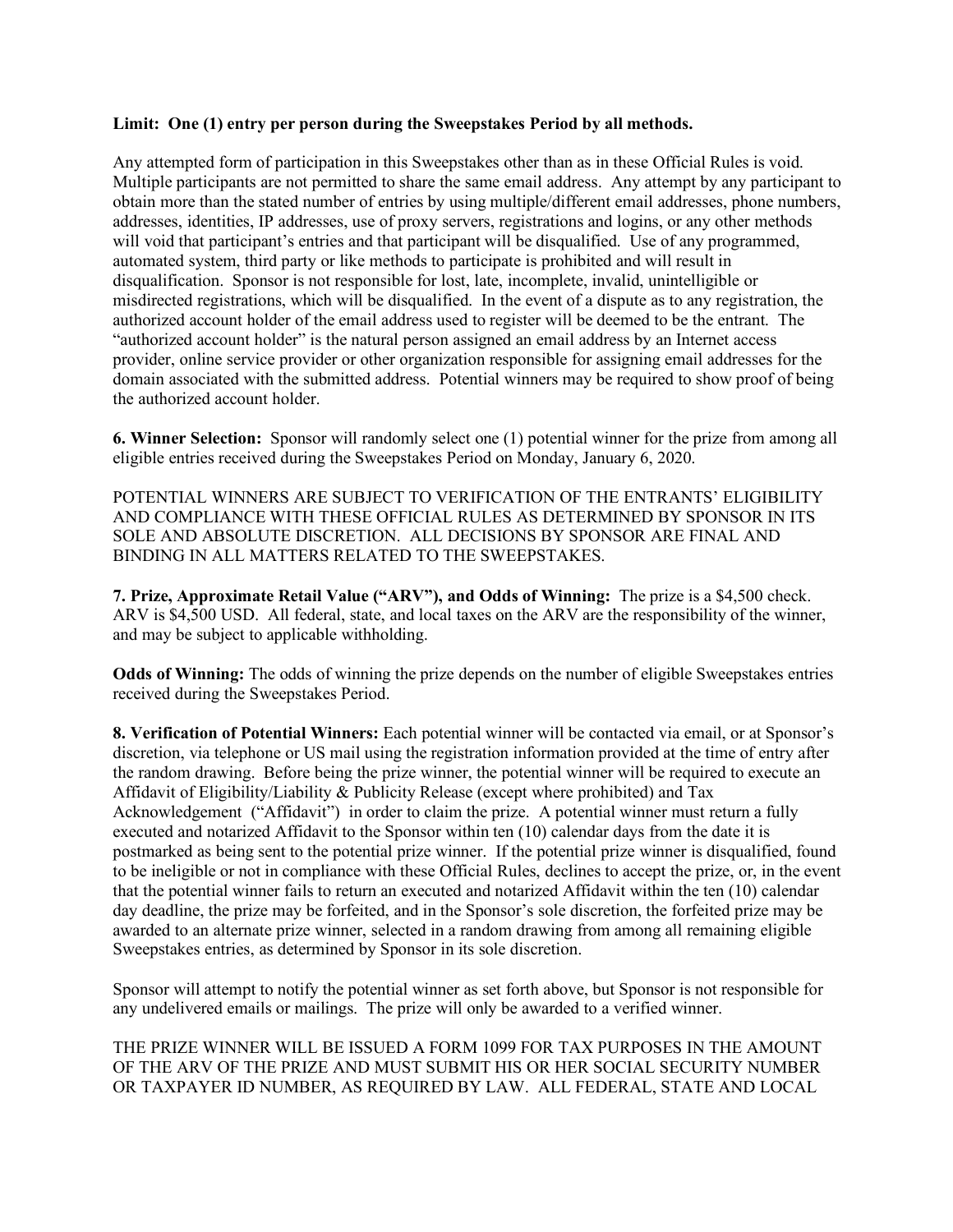## TAXES IMPOSED ON THE ACCEPTANCE OF THE PRIZE, AND PAYMENT OF ANY REQUIRED WITHHOLDING, ARE SOLELY THE RESPONSIBILITY OF THE PRIZE WINNER.

**9. General Conditions and Release:** By entering, each entrant agrees to comply with and be bound by these Official Rules, including entry requirements, and the decisions of Sponsor, and each entrant agrees to release, indemnify, and hold harmless Sponsor, its respective parent companies, subsidiaries, affiliates, advertising and promotional agencies (collectively, "Sweepstakes Parties") and each of their respective officers, directors, stockholders, employees, representatives, and Facebook®, Twitter®, and Instagram® ("Released Parties") from and against any and all claims, expenses, and liability, including, but not limited to, negligence and damages of any kind to persons and property, invasion of privacy (under misappropriation, intrusion, public disclosure of private facts, false light in the public eye or other legal theory), defamation, slander, libel, violation of right of publicity, infringement of trademark, copyright or other intellectual property rights, property damage, or death or personal injury arising out of or relating to a participant's entry, creation of an entry or submission of an entry, participation in the Sweepstakes, acceptance or use or misuse of the prize and/or the broadcast, exploitation or use of entry; and indemnify, defend and hold harmless the Released Parties from and against any and all claims, expenses, and liabilities (including reasonable attorneys' fees) arising out of or relating to an entrant's participation in the Sweepstakes and/or entrant's acceptance, use or misuse of the prize.

Without limiting the foregoing, everything regarding this Sweepstakes, including the prize, is provided "as is" without warranty of any kind, either express or implied, including, but not limited to, the implied warranties of merchantability, fitness for a particular purpose or non-infringement.

**10. Publicity:** By participating in the Sweepstakes and/or accepting the prize, each entrant agrees to allow the Sponsor and/or the Sponsor's designee, the perpetual right to use his/her name, address (city and state), biographical information, photos, picture, portrait, likeness, voice, video and/or statements regarding the Sweepstakes and/or Sponsor for promotional, trade, commercial, advertising and publicity purposes, at any time or times, in all media now known or hereafter discovered, including, but not limited to, live television, worldwide, on the World Wide Web and Internet, without notice, review or approval and without additional compensation, except where prohibited by law.

**11. Other Conditions:** If, for any reason, more than the stated number of notifications are sent (or more claims are received), Sponsor reserves the right to award the one (1) prize through a random drawing from among all eligible prize claims received. The right to receive the prize is non-assignable, nontransferable and no prize substitution or exchange will be allowed, except by Sponsor, who reserves the right to substitute a prize of equal or greater value in case of unavailability of the prize or force majeure, at Sponsor's sole and absolute discretion. All other costs and expenses not expressly set forth herein shall be solely the prize winner's responsibility. Sponsor shall not be held responsible for any delays in awarding the prize for any reason. If, after a good-faith attempt, Sponsor is unable to award or deliver the prize, the prize may not be re-awarded.

Sponsor reserves the right to cancel, suspend and/or modify the Sweepstakes, or any part of it, if any fraud, technical failures or any other factor beyond Sponsor's reasonable control impairs the integrity or proper functioning of the Sweepstakes, as determined by Sponsor in its sole discretion. Sponsor reserves the right in its sole discretion to disqualify any individual it finds to be tampering with the entry process or the operation of the Sweepstakes or to be acting in violation of these Official Rules. If any provision of these Official Rules or any word, phrase, clause, sentence, or other portion thereof should be held unenforceable or invalid for any reason, then that provision or portion thereof shall be modified or deleted in such manner as to render the remaining provisions of these Official Rules valid and enforceable. The invalidity or unenforceability of any provision of these Official Rules or the prize documents will not affect the validity or enforceability of any other provision. No entrant shall have the right to modify or